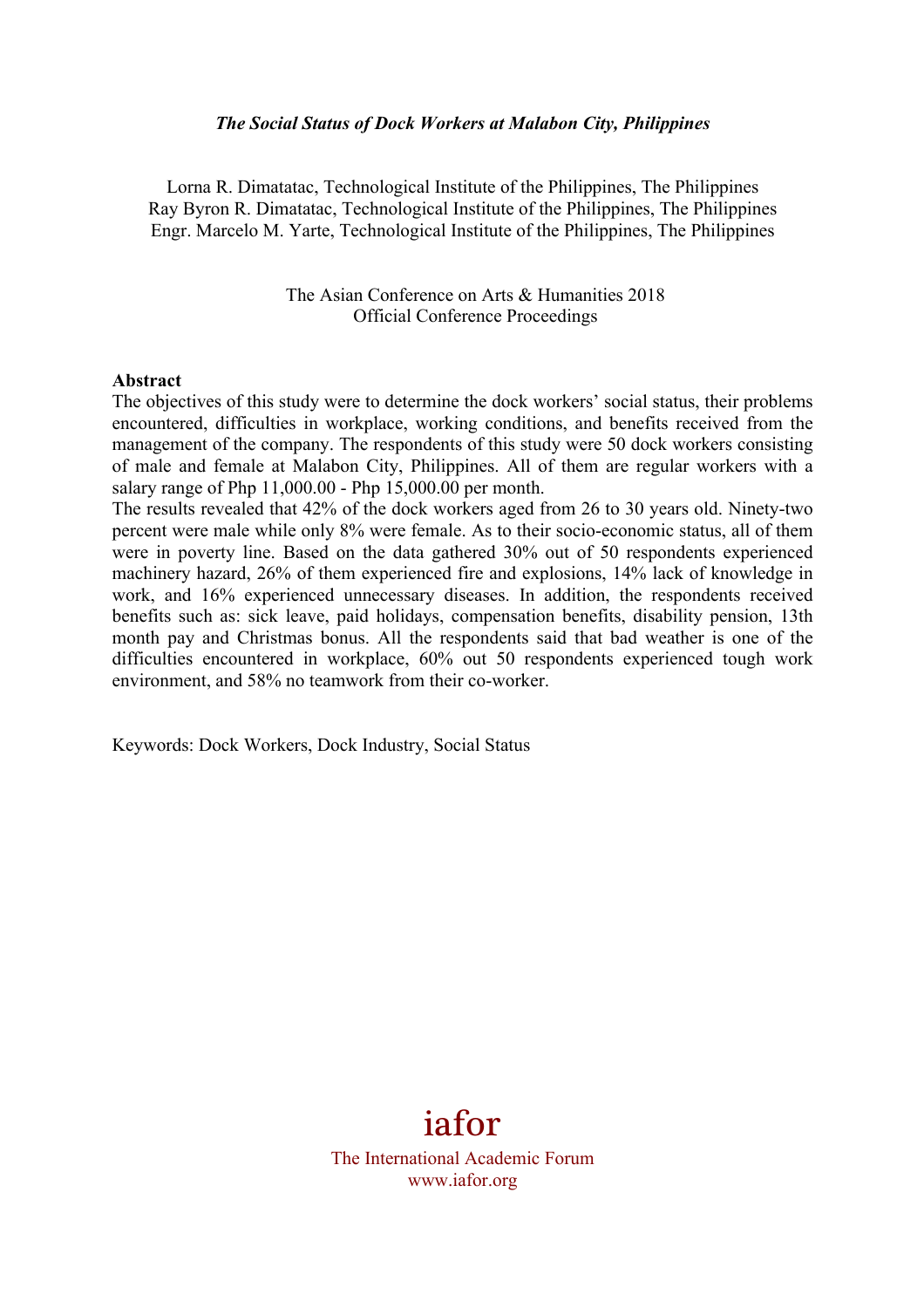## **Introduction**

The dock industry is an important link in the transport of cargoes that needs continues improvement in order to meet the demands of international trade. The growing transport volume, the increasing sophistication of infrastructure, the widespread use of containers, and the intensity of capital investment required for the development of dock activities have led to insightful transformations in the sector (International Labor Standard on Dock Workers,© 1996-2018 International Labor Organization (ILO).

Those who are engaged in loading and unloading of ships and vessels in public docks or in places used by the public (container yards, sheds or warehouses) are called as Dock Workers (Maritime Ports Code). The concept of dock work is defined by the Royal Decree as all handling of cargoes transported by seagoing ship or inland shipping, by railway wagon or lorry, ancillary services relating to such cargoes, whether the activities take place in the docks, on navigable waterways, quays or in firms engaged in the import, export and transit of cargoes, and any handling of cargoes carried by seagoing ship or inland shipping to and from the quays of industrial establishments (Belgium: Royal Decree of 12 January 1973 (s. 1).

Dock worker responsibilities have a higher risk to accident and dangerous in nature (Occupational Safety and Health (Dock Work) Convention, 1979 (No. 152); Philippines: Safety and Health Standards in Dock Work adopted on 19 April 1985 (s. 1). Addition, the heavy work and manual lifting of cargoes to transfer in the ship and vice versa affect the health of the dock workers' body especially the shoulders, legs and arms. In addition, the Dock workers are exposed to excessive use of muscle strength (Valdecir, C. et al 2014).

Furthermore, conditions that shipyard jobs offer are not only uncomfortable but also dangerous to the dock workers' health. The nature of their job requires them to be available at all times. They have always a risk of slipping or falling down several feet (Stogsdill, S., 2016).

The use of the new technology like hydraulic crane is a great help to reduce the risk of accident. The modernization through the use of heavy equipment and new technology makes the job of dock workers easier and faster. However, unindustrialized countries are in difficult situation to finance the development of sophisticated ports. ILO standards help address these challenges by dealing with two peculiarities of dock work: the need for specific protection due to safety and health hazards to which dockworkers are exposed during their work, and the impact of technological progress and international trade on their employment and the organization of work in ports. (International Labor Standard on Dock Workers, © 1996-2018 International Labor Organization (ILO).

There are 8 main hazards faced by the Dock workers such as: Working Conditions, Timings, Machinery Hazard, Slips and falls, Fires and explosions, cramped spaces and high pressure, Asbestosis and mesothelioma, Improper knowledge. Shipyard workers are those working in some of the most risky working environments. This not only adds to the problems of their job but actually they need a constant caution. Dock worker, as a shipyard worker, is not simple or easy (Marine Insight, 2016).

According to Occupational Safety and Health (Dock Work) Convention (1979), dock works cover all and any part of the work of loading or unloading in any ship as well as any work incidental thereto; the definition of such work shall be established by national law or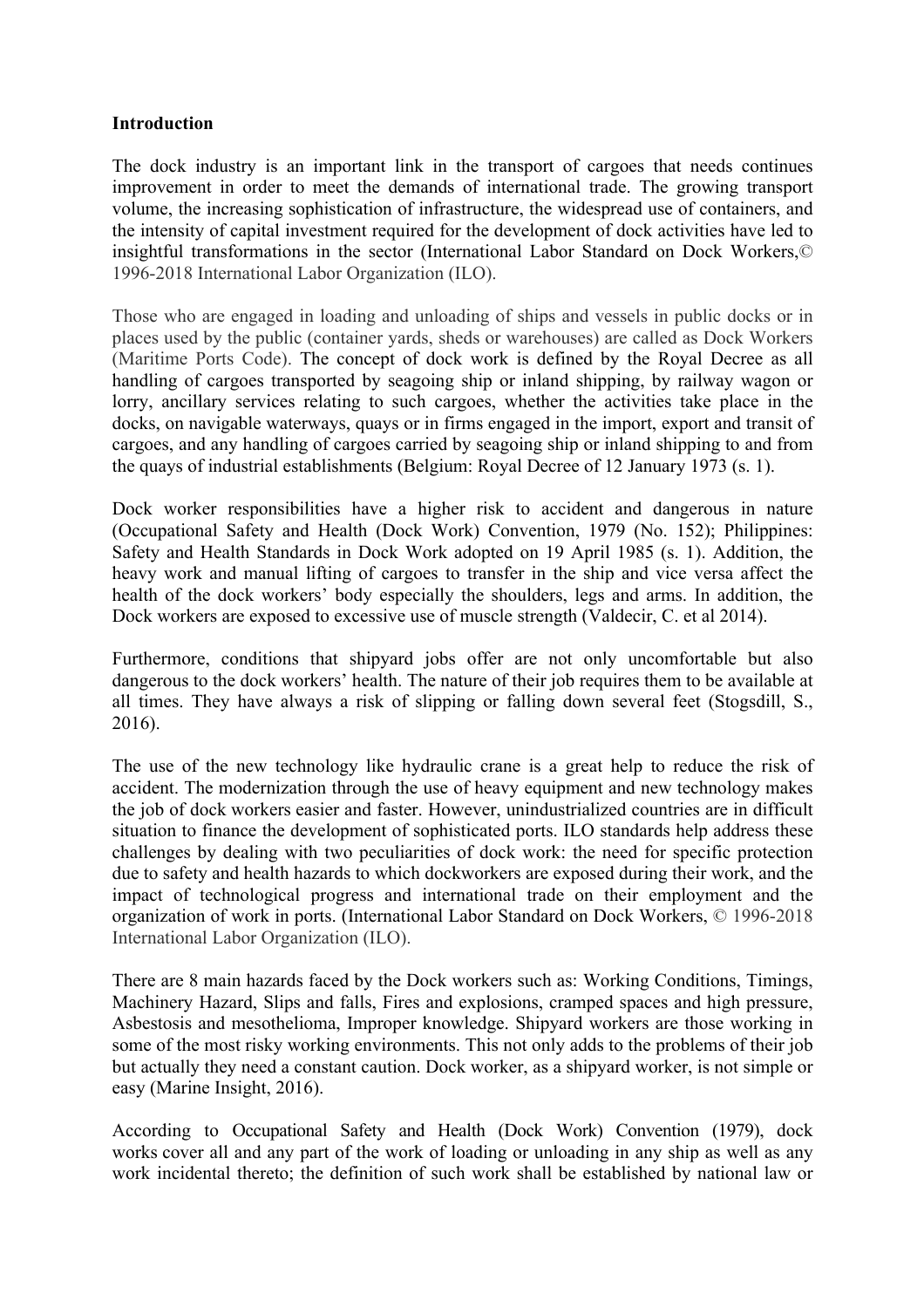practice. This convention requires ratifying states to take measures with a view to provide and maintain workplaces, equipment and methods of work that are safe and without risk of injury to health; providing and maintaining safe means of access to any workplace; providing information, training and supervision necessary to ensure protection of workers against risks to accident or injury to health at work; providing workers with personal protective equipment and clothing and any life-saving appliances reasonably required; providing and maintaining suitable and adequate first-aid and rescue facilities; and developing and establishing proper procedures for emergency situations which may arise.

Likewise, the memorandum of understanding between the Health and Safety Executive (HSA) and Maritime and Coastguard Agency (MCA) provides that each party has its own obligation and responsibility in case the dock workers suffer injury and worst death (HSE, 2003).

The respiratory health of 118 dock workers who load grain cargoes in the ports of Vancouver and Prince Rupert was compared with that of 555 grain elevator workers in the same regions and the 128 civic workers were used as an unexposed control group (Dimich-Ward, H. et al. 1995). It was found out that the occurrences of chronic cough and phlegm were high in dock workers than the elevator workers.

In addition, the symptoms of eye and skin irritation were high every month for the dock workers. Average percentage of the predicted FEV1 and FVC for dock workers (mean 100.6% and 105.3% respectively) were the same to the civic workers but significantly higher than those elevator workers. Often exposures to grain dust were related to lower values of FEV1 but changes in chronic respiratory symptoms were observable.

The study of Vaz, C. et.al, (2014) helped to understand that changes in dock worker conditions are essential which gives human limitations in performing their tasks. In this study, the profile of diseases and injuries were identified, and how it affects the dock workers and their perceptions of positive and negative work influences on their health. It was concluded that the diagnoses obtained are related to dock work perceptions, and initiated to introduce the safety measures.

| Age            | <b>Total</b> | Percentage |
|----------------|--------------|------------|
| 46 years above |              | $2\%$      |
| $41 - 45$      | 3            | 6%         |
| $36 - 40$      | 5            | 10%        |
| $31 - 35$      | 7            | 14%        |
| $26 - 30$      | 21           | 42%        |
| $21 - 25$      | 12           | 24%        |
| $15 - 20$      |              | $2\%$      |
| <b>TOTAL</b>   | 50           | 100%       |

**Table 1. Profile of the Respondents as to their Age**

Table 1 shows that 1 or 2% of the respondents were from 46 years old and above, 3 or 6% from 41-45 years old, 5 or 10% were from 36-40 years old, 7 or 14% were from 31-35 years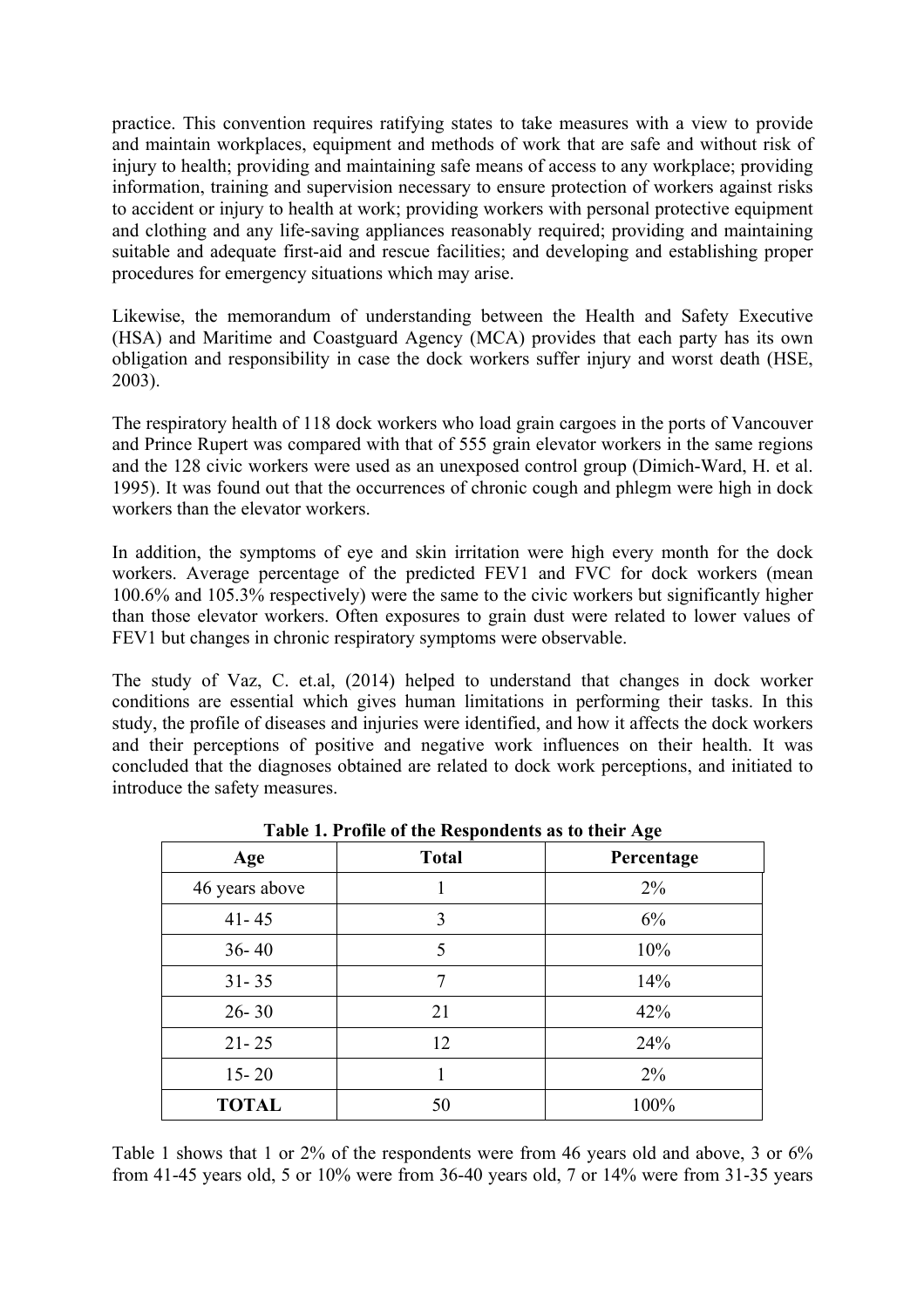old, 21 or 42% were from 26-30 years old, 12 or 24% from 21-25 years old, and 1 or 2% from 15- 20 years old which have a total of 100 percent.

| Gender       | <b>Total</b> | Percentage |
|--------------|--------------|------------|
| Male         | 46           | 92%        |
| Female       |              | 8%         |
| <b>TOTAL</b> | 50           | 100%       |

**Table 1.1 Profile of the Respondents as to their Gender**

Table 1.1 reveals that 46 or 92% of the Dock workers were male because their job is high risk and dangerous, while 4 or 8% of them were female.

| THUIC II E TTUING OF THE INCRPONDENT HO TO THEIR THAT DIRIGO |              |            |  |  |  |  |  |
|--------------------------------------------------------------|--------------|------------|--|--|--|--|--|
| <b>Marital Status</b>                                        | <b>Total</b> | Percentage |  |  |  |  |  |
| Single, never married                                        | 34           | 68%        |  |  |  |  |  |
| Married/Domestic Partnership                                 |              | 42%        |  |  |  |  |  |
| Widowed                                                      |              | 6%         |  |  |  |  |  |
| Separated                                                    |              | $4\%$      |  |  |  |  |  |
| TOTAL                                                        |              | 100%       |  |  |  |  |  |

**Table 1. 2 Profile of the Respondents as to their Marital Status**

Table 1.2 shows the respondents' marital status. Thirty-four or 68% were single, while 21 or 42% were married, 3 or 6% were widowed, and 2 or 4% were separated. As observed, majority of them were single because their works are difficult that their salary is not enough for their needs.

| <b>Highest Educational</b><br><b>Attainment</b> | <b>Total</b> | Percentage |
|-------------------------------------------------|--------------|------------|
| College                                         | 33           | 66%        |
| High School                                     | 13           | 26%        |
| Elementary                                      |              | 8%         |
| <b>TOTAL</b>                                    | 50           | 100%       |

**Table 1.3 Profile of the Respondents as to their Highest Educational Attainment**

In Table 1.3 reveals that 33 or 66% of the respondents were in college level, while 13 or 26% were high school level, and 4 or 8% of them finished elementary level. This implies that there is a mismatch with the job and the educational attainment of some Dock Workers due to lack of job or they need to work to support their families.

| Table 1.4 I follie of the Respondents as to their Employment Status |       |            |  |  |  |  |
|---------------------------------------------------------------------|-------|------------|--|--|--|--|
| <b>Employment Status</b>                                            | Total | Percentage |  |  |  |  |
| Regular                                                             | 50    | $100\%$    |  |  |  |  |
| TOTAL                                                               | 50    | $100\%$    |  |  |  |  |

**Table 1.4 Profile of the Respondents as to their Employment Status**

Table 1.4 shows that 50 or 100% of the respondents were all regular employees.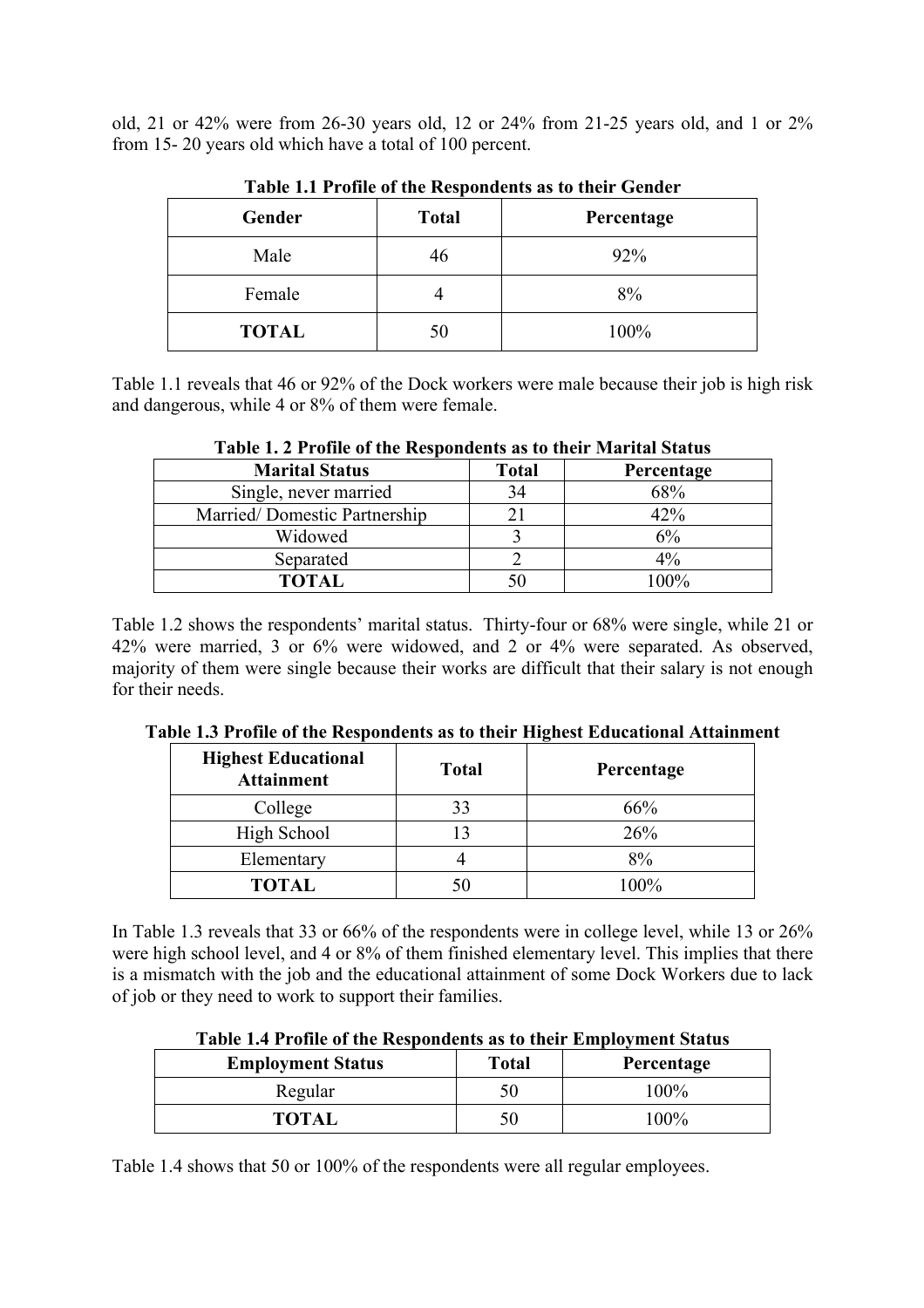| Low Income               | Total | Percentage |
|--------------------------|-------|------------|
| Php 11, 000- Php 15, 000 | 50    | $100\%$    |
| <b>TOTAL</b>             | 50    | $100\%$    |

**Table 1.5 Profile of the Respondents as to their Socio-Economic Status**

Table 1.5 discloses the monthly income of the respondents is from Php11, 000 - Php15, 000 considered as low income. However, according to them, they strengthen their income in order to meet their day to day expenses.

| <b>Working</b><br><b>Conditions</b> | 5-Strong<br>Agree |     | 3-Neutral |       | 1-Strongly<br><b>Disagree</b> |       | <b>Total</b> |           |
|-------------------------------------|-------------------|-----|-----------|-------|-------------------------------|-------|--------------|-----------|
|                                     | AN                | P   | AN        | P     | AN                            | P     | TN           | <b>TP</b> |
| Physically<br>Exhausting            | 49                | 98% | $\theta$  | $0\%$ |                               | $2\%$ | 50           | 100%      |
| Dangerous                           | 22                | 44% | 0         | 0%    | 28                            | 56%   | 50           | 100%      |
| Stressful                           | 22                | 44% | $\tau$    | 14%   | 21                            | 42%   | 50           | 100%      |
| Monotonous                          | 21                | 42% |           | 2%    | 28                            | 56%   | 50           | 100%      |

**Table 2. Profile of the Respondents as to their Working Conditions**

Legends: AN - Actual Number 5 - Strongly Agree P- Percentage 3 - Neutral TN - Total Number 1- Strongly Disagree TP - Total Percentage

Table 2 shows that 49 or 98% of them strongly agree that their job is physically exhausting while only 1 or 2% strongly disagree, 22 or 44% strongly agree that their work is dangerous, and only 28 or 56% out 50 respondents strongly disagree. In addition, 22 or 44% strongly agree that dock working is stressful, 7 or 14 % were neutral, and 21 or 42% of them disagree. Twenty-one or 42% of them strongly agree that their work is monotonous, only 1 or 2% is neutral, while majority of them strongly disagree.

**Table 3. Problems encountered by the Respondents in the Dock Facility**

| <b>Problems</b>                 | 5-Strongly<br>Agree |     | 1-Strongly<br><b>Disagree</b> |     | <b>Total</b> |           |
|---------------------------------|---------------------|-----|-------------------------------|-----|--------------|-----------|
|                                 | AN                  | P   | AN                            | P   | TN           | <b>TP</b> |
| Machinery Hazard                | 15                  | 30% | 35                            | 70% | 50           | 100%      |
| Fires and<br>explosions         | 13                  | 26% | 37                            | 74% | 50           | 100%      |
| Improper<br>knowledge           | 7                   | 14% | 43                            | 86% | 50           | 100%      |
| Overweight<br>Containers        | 7                   | 14% | 43                            | 86% | 50           | 100%      |
| Undeclared<br>Containers        | 6                   | 12% | 44                            | 88% | 50           | 100%      |
| Occupational<br><b>Diseases</b> | 8                   | 16% | 42                            | 84% | 50           | 100%      |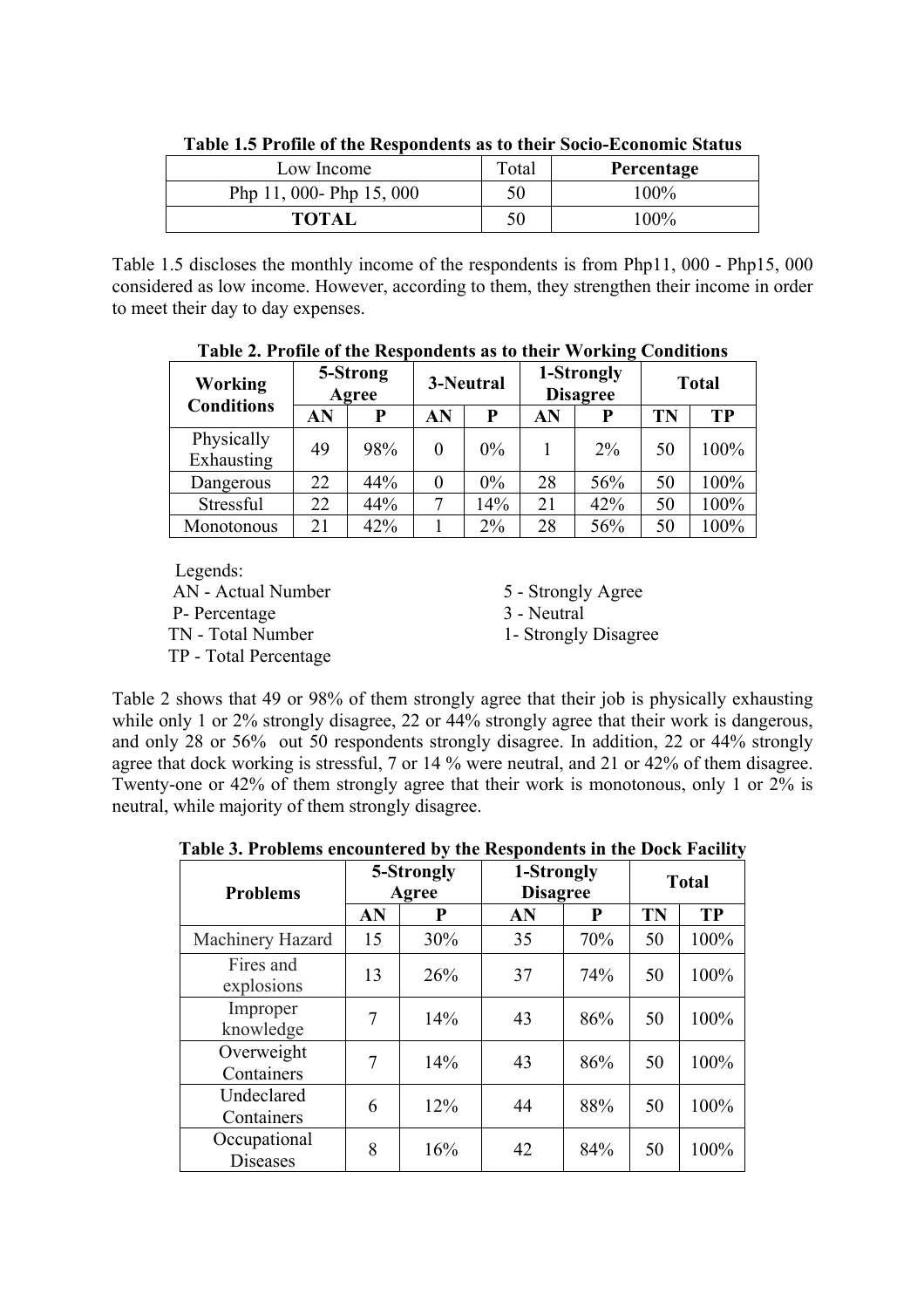| Legends:           |                       |
|--------------------|-----------------------|
| AN - Actual Number | TP - Total Percentage |
| P - Percentage     | 5 - Strongly Agree    |
| TN - Total Number  | 1 - Strongly Disagree |

Table 3 shows that 15 or 30% of the respondents strongly agree that their work is Machinery Hazardous while 35 or 70% strongly disagree. In addition, 13 or 26 % strongly agree that one of their problems is fire and explosions, while 37 or 74% out of 50 respondents strongly disagree. Seven or 14% of them strongly agree that they have improper knowledge, while 43 or 86% strongly disagree. It simply signifies that the respondents are properly oriented with the nature of their work. Furthermore, 7 or 14% of them strongly agree that one of their problems is overweight containers while 43 or 86% strongly disagree as to the existence of overweight containers. Only 6 or 12% strongly agree that another problem they have encountered is the undeclared containers, and 44 or 88% respondents strongly disagree. Moreover, 8 or 16% strongly agree that another problem of the respondents is the occupational diseases; however 42 or 84% out 50 strongly disagree.

| <b>Benefits</b>             | 5-Strongly<br>Agree |       | 1-Strongly     | <b>Disagree</b> | <b>Total</b> |      |
|-----------------------------|---------------------|-------|----------------|-----------------|--------------|------|
|                             | AN                  | P     | AN             | P               | AN           | P    |
| Paid Holidays off           | 50                  | 100%  | $\theta$       | $0\%$           | 50           | 100% |
| Free Life<br>Insurance      | $\theta$            | $0\%$ | 50             | 100%            | 50           | 100% |
| Compensation<br>benefits    | 50                  | 100%  | 0              | $0\%$           | 50           | 100% |
| Sick leave                  | 50                  | 100%  | $\theta$       | $0\%$           | 50           | 100% |
| Rehabilitation<br>allowance | $\theta$            | $0\%$ | 50             | 100%            | 50           | 100% |
| Disability pension          | 50                  | 100%  | $\theta$       | $0\%$           | 50           | 100% |
| Unemployment<br>benefit     | $\theta$            | $0\%$ | 50             | 100%            | 50           | 100% |
| 13th Month Pay              | 50                  | 100%  | 0              | $0\%$           | 50           | 100% |
| Christmas Bonus             | 50                  | 100%  | $\theta$       | $0\%$           | 50           | 100% |
| Other benefits              | 50                  | 100%  | $\overline{0}$ | $0\%$           | 50           | 100% |

**Table 4. Benefits of the Dock Workers**

Legends:

AN - Actual Number 5 - Strongly Agree

P - Percentage 1 - Strongly Disagree

 TN - Total Number TP - Total Percentage

Table 4 shows that 50 or 100% of the respondents strongly agree that they are paid during holidays. In terms of free insurance all of them strongly disagree. This means that their companies are not giving them free insurance. Likewise, all of them received compensation benefits, sick leave, but as to rehabilitation allowance 50 or all of them strongly disagree. All of them received disability pension, 13th month pay, Christmas Bonus, and other benefits except unemployment benefit.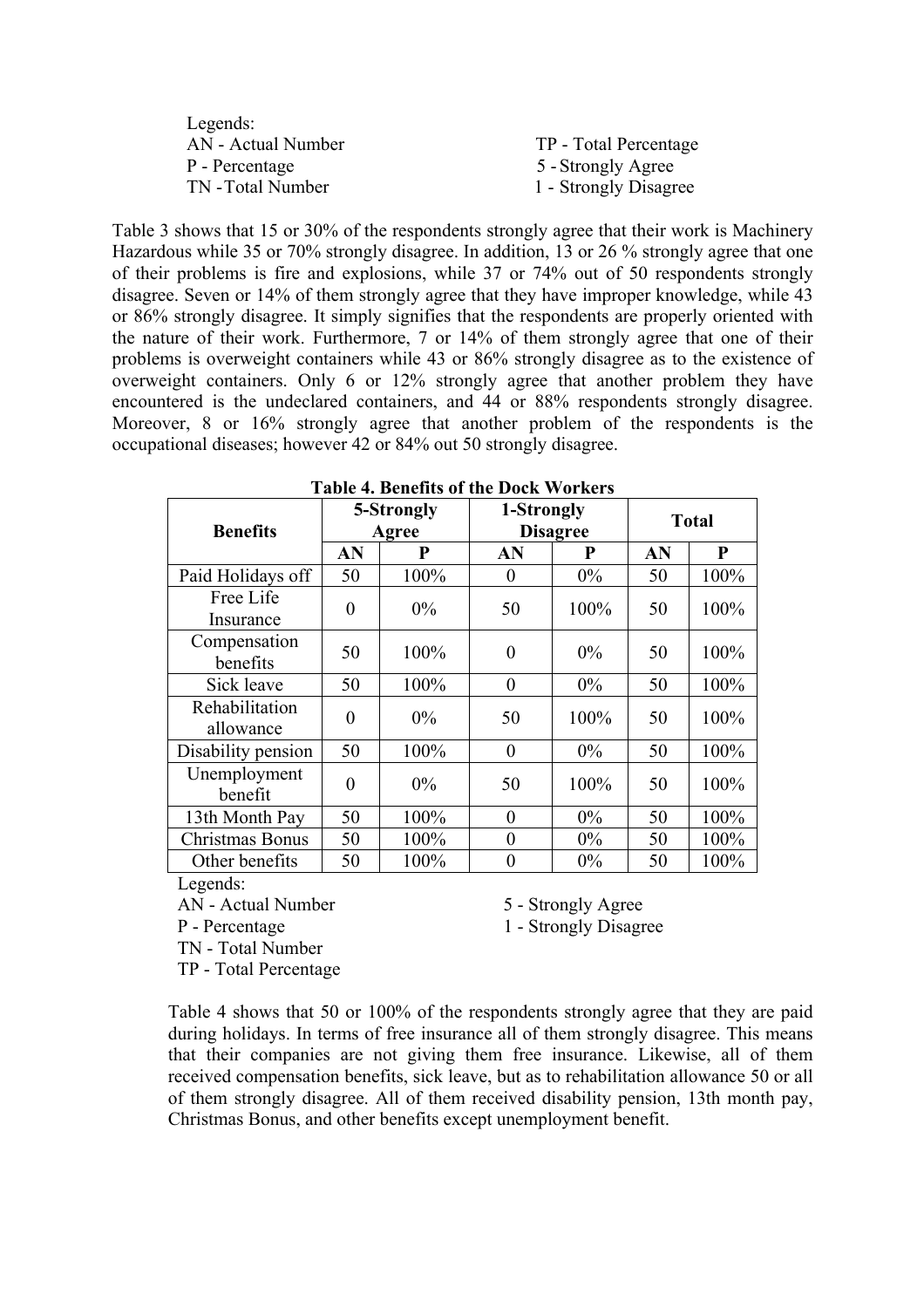| <b>Difficulties</b> | 5-Strongly Agree |      |              | 1-Strongly<br><b>Disagree</b> | <b>Total</b> |      |
|---------------------|------------------|------|--------------|-------------------------------|--------------|------|
|                     | AN               | P    | AN           |                               | AN           | P    |
| Bad weather         | 50               | 100% | $\mathbf{0}$ | $0\%$                         | 50           | 100% |
| Tough work          | 30               | 60%  | 20           | 40%                           | 50           | 100% |
| environment         |                  |      |              |                               |              |      |
| No teamwork         |                  |      |              |                               |              |      |
| from other          | 29               | 58%  | 21           | 42%                           | 50           | 100% |
| workers             |                  |      |              |                               |              |      |

**Table 5. Difficulties of a Dock Worker** 

 Legends: AN - Actual Number 5 - Strongly Agree P - Percentage 1 - Strongly Disagree TN - Total Number TP - Total Percentage

Table 5 reveals that all respondents strongly agree that bad weather is one of their difficulties encountered in the workplace. In addition, 30 or 60% strongly agree that tough work environment is another difficulty to them, while only 20 or 40% of them strongly disagree. In addition, 29 or 58% strongly agree that they have no teamwork, while 21 or 42% out of 50 respondents strongly disagree.

It is concluded that all the respondents belong to poverty line as indicated in their salary range. Although they received a lot of benefits but their salary is not enough for their daily expenses. The tremendous changes in the environment and the fast phasing of technology make some of the Dock Workers' job easy and comfortable.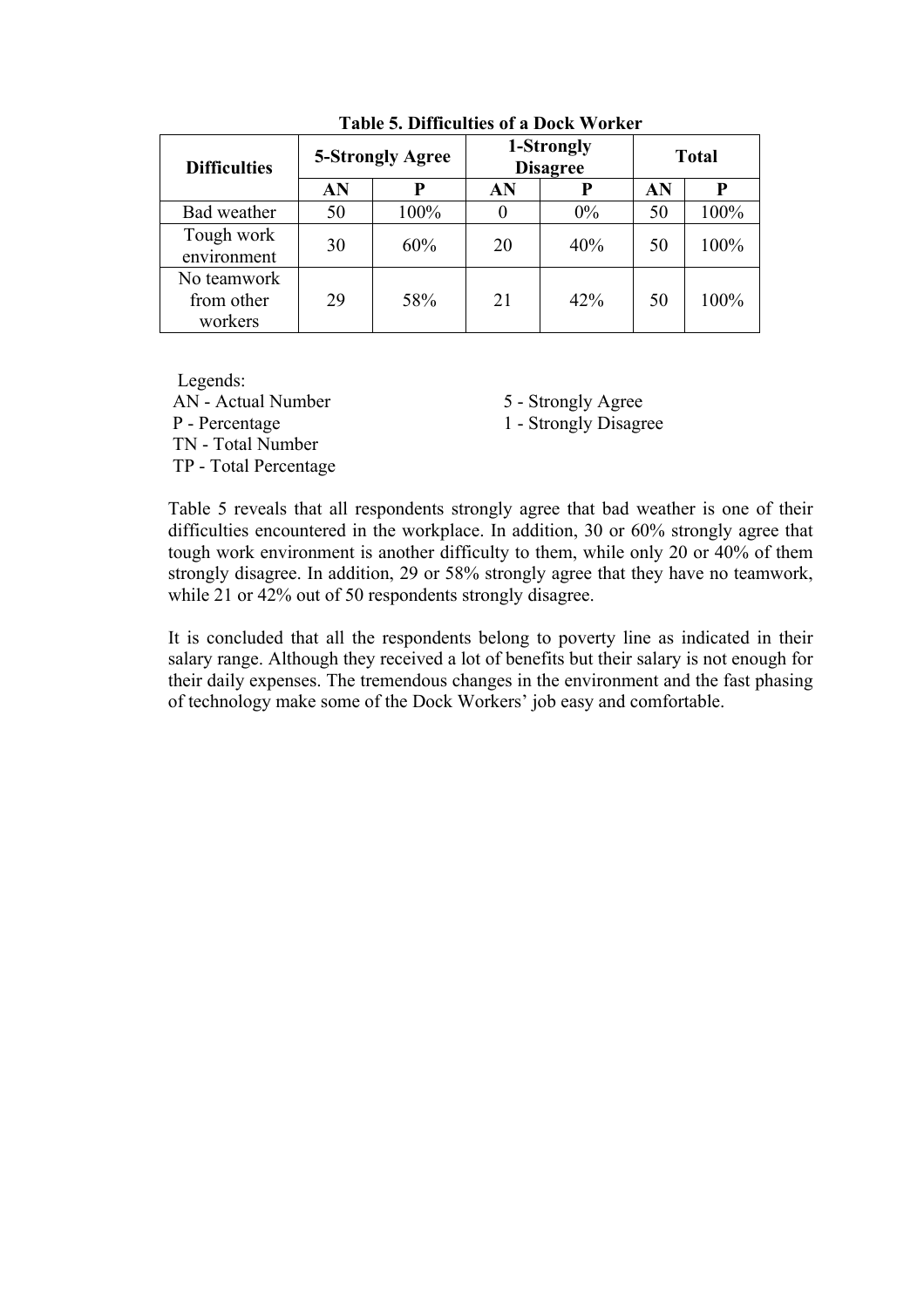## **Acknowledgement**

A heartfelt gratitude to those individuals who helped to make this study possible:

To the Dock workers for being cooperative in answering the survey questionnaire;

To our co-researchers, the Echo Group for their support and cooperation during the data collection;

To Engr. Gerald A. Rabanal for his helped during the finalization of this research study;

> Lorna, Ray and Marcelo